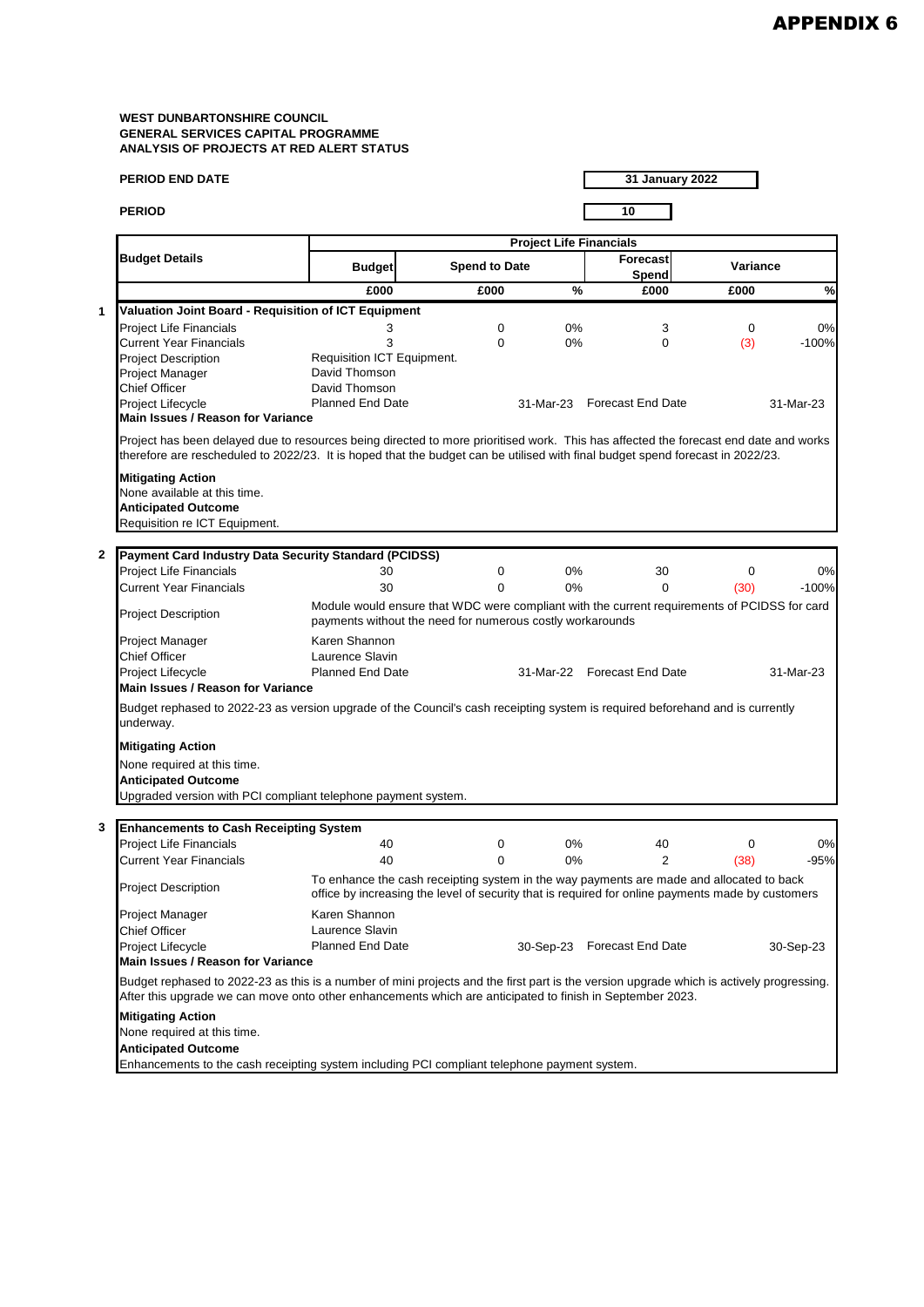|   | <b>PERIOD END DATE</b>                                                                                                                                                                                                                                                                                                                                                                                                                                                                             |                                                                                                                                                                                                                                                                                                 |                      |                                |    | 31 January 2022             |             |           |
|---|----------------------------------------------------------------------------------------------------------------------------------------------------------------------------------------------------------------------------------------------------------------------------------------------------------------------------------------------------------------------------------------------------------------------------------------------------------------------------------------------------|-------------------------------------------------------------------------------------------------------------------------------------------------------------------------------------------------------------------------------------------------------------------------------------------------|----------------------|--------------------------------|----|-----------------------------|-------------|-----------|
|   | <b>PERIOD</b>                                                                                                                                                                                                                                                                                                                                                                                                                                                                                      |                                                                                                                                                                                                                                                                                                 |                      |                                |    | 10                          |             |           |
|   |                                                                                                                                                                                                                                                                                                                                                                                                                                                                                                    |                                                                                                                                                                                                                                                                                                 |                      | <b>Project Life Financials</b> |    |                             |             |           |
|   | <b>Budget Details</b>                                                                                                                                                                                                                                                                                                                                                                                                                                                                              | <b>Budget</b>                                                                                                                                                                                                                                                                                   | <b>Spend to Date</b> |                                |    | <b>Forecast</b><br>Spend    | Variance    |           |
|   |                                                                                                                                                                                                                                                                                                                                                                                                                                                                                                    | £000                                                                                                                                                                                                                                                                                            | £000                 |                                | %  | £000                        | £000        | $\%$      |
| 4 | Agresso development                                                                                                                                                                                                                                                                                                                                                                                                                                                                                |                                                                                                                                                                                                                                                                                                 |                      |                                |    |                             |             |           |
|   | <b>Project Life Financials</b>                                                                                                                                                                                                                                                                                                                                                                                                                                                                     | 30                                                                                                                                                                                                                                                                                              | 0                    |                                | 1% | 30                          | 0           | 0%        |
|   | <b>Current Year Financials</b>                                                                                                                                                                                                                                                                                                                                                                                                                                                                     | 30                                                                                                                                                                                                                                                                                              | $\mathbf 0$          |                                | 0% | 25                          | (4)         | $-15%$    |
|   | <b>Project Description</b>                                                                                                                                                                                                                                                                                                                                                                                                                                                                         | The purpose of this project is to carry out an upgrade of the Agresso Finance System which was<br>last upgraded in 2015. The requirement to upgrade is to maintain a level of support available from<br>Unit 4 who have advised that support for older versions of the system is being reduced. |                      |                                |    |                             |             |           |
|   | Project Manager                                                                                                                                                                                                                                                                                                                                                                                                                                                                                    | Adrian Gray                                                                                                                                                                                                                                                                                     |                      |                                |    |                             |             |           |
|   | <b>Chief Officer</b>                                                                                                                                                                                                                                                                                                                                                                                                                                                                               | Laurence Slavin                                                                                                                                                                                                                                                                                 |                      |                                |    |                             |             |           |
|   | Project Lifecycle                                                                                                                                                                                                                                                                                                                                                                                                                                                                                  | <b>Planned End Date</b>                                                                                                                                                                                                                                                                         |                      |                                |    | 31-Mar-22 Forecast End Date |             | 31-Jul-22 |
|   | Main Issues / Reason for Variance                                                                                                                                                                                                                                                                                                                                                                                                                                                                  |                                                                                                                                                                                                                                                                                                 |                      |                                |    |                             |             |           |
|   | <b>Mitigating Action</b><br>None possible at this time.<br><b>Anticipated Outcome</b><br>Development of Agresso system later than originally anticipated but within original budget.                                                                                                                                                                                                                                                                                                               |                                                                                                                                                                                                                                                                                                 |                      |                                |    |                             |             |           |
|   |                                                                                                                                                                                                                                                                                                                                                                                                                                                                                                    |                                                                                                                                                                                                                                                                                                 |                      |                                |    |                             |             |           |
| 5 | <b>Legal Case Management System</b>                                                                                                                                                                                                                                                                                                                                                                                                                                                                |                                                                                                                                                                                                                                                                                                 |                      |                                |    |                             |             |           |
|   | <b>Project Life Financials</b>                                                                                                                                                                                                                                                                                                                                                                                                                                                                     | 33                                                                                                                                                                                                                                                                                              | 0                    |                                | 0% | 33                          | $\mathbf 0$ | 0%        |
|   | <b>Current Year Financials</b>                                                                                                                                                                                                                                                                                                                                                                                                                                                                     | 33                                                                                                                                                                                                                                                                                              | $\Omega$             |                                | 0% | $\Omega$                    | (33)        | $-100%$   |
|   | <b>Project Description</b>                                                                                                                                                                                                                                                                                                                                                                                                                                                                         | Legal Case Management System                                                                                                                                                                                                                                                                    |                      |                                |    |                             |             |           |
|   | Project Manager                                                                                                                                                                                                                                                                                                                                                                                                                                                                                    | Alan Douglas                                                                                                                                                                                                                                                                                    |                      |                                |    |                             |             |           |
|   | <b>Chief Officer</b>                                                                                                                                                                                                                                                                                                                                                                                                                                                                               | Peter Hessett                                                                                                                                                                                                                                                                                   |                      |                                |    |                             |             |           |
|   | Project Lifecycle<br><b>Main Issues / Reason for Variance</b>                                                                                                                                                                                                                                                                                                                                                                                                                                      | <b>Planned End Date</b>                                                                                                                                                                                                                                                                         |                      |                                |    | 31-Mar-22 Forecast End Date |             | 31-Mar-22 |
|   | Budget has been rephased from 2020/21. The project could not proceed as originally planned as Officers are required to access the<br>office and hardware the system will run on and COVID-19 restrictions have prevented this. The project will have to go back out to<br>tender following the upgrade to Microsoft 365. The project will not be completed in this financial year.<br><b>Mitigating Action</b><br>Legal to discuss impact of Microsoft 365 with ICT.<br><b>Anticipated Outcome</b> |                                                                                                                                                                                                                                                                                                 |                      |                                |    |                             |             |           |
|   | Project to be completed in 2022/23 assuming return to office and with the support of ICT.                                                                                                                                                                                                                                                                                                                                                                                                          |                                                                                                                                                                                                                                                                                                 |                      |                                |    |                             |             |           |
| 6 | Transformation of Infrastructure Libraries and Museums                                                                                                                                                                                                                                                                                                                                                                                                                                             |                                                                                                                                                                                                                                                                                                 |                      |                                |    |                             |             |           |
|   | <b>Project Life Financials</b>                                                                                                                                                                                                                                                                                                                                                                                                                                                                     | 421                                                                                                                                                                                                                                                                                             | 143                  | 34%                            |    | 421                         | 0           | 0%        |
|   | <b>Current Year Financials</b>                                                                                                                                                                                                                                                                                                                                                                                                                                                                     | 278                                                                                                                                                                                                                                                                                             | $\Omega$             |                                | 0% | 78                          | (200)       | $-72%$    |
|   | <b>Project Description</b>                                                                                                                                                                                                                                                                                                                                                                                                                                                                         | To improve performance and efficiency of Council's Libraries and Cultural Services.                                                                                                                                                                                                             |                      |                                |    |                             |             |           |
|   | Project Manager                                                                                                                                                                                                                                                                                                                                                                                                                                                                                    | David Main                                                                                                                                                                                                                                                                                      |                      |                                |    |                             |             |           |
|   | <b>Chief Officer</b>                                                                                                                                                                                                                                                                                                                                                                                                                                                                               | Amanda Graham                                                                                                                                                                                                                                                                                   |                      |                                |    |                             |             |           |
|   | Project Lifecycle                                                                                                                                                                                                                                                                                                                                                                                                                                                                                  | <b>Planned End Date</b>                                                                                                                                                                                                                                                                         |                      |                                |    | 31-Mar-24 Forecast End Date |             | 31-Mar-24 |
|   | <b>Main Issues / Reason for Variance</b>                                                                                                                                                                                                                                                                                                                                                                                                                                                           |                                                                                                                                                                                                                                                                                                 |                      |                                |    |                             |             |           |
|   | Chief Officer requested carry forward following completion schedule updates for Alexandria and Dalmuir Libraries improvement works.<br>An allocation of funds for furniture at Alexandria Library will now be carried into 22/23, and for Dalmuir Library into 23/24. Furniture<br>replacement for Dumbarton, Duntocher, Faifley and Parkhall Libraries is anticipated to still complete in 21/22.                                                                                                 |                                                                                                                                                                                                                                                                                                 |                      |                                |    |                             |             |           |
|   | <b>Mitigating Action</b>                                                                                                                                                                                                                                                                                                                                                                                                                                                                           |                                                                                                                                                                                                                                                                                                 |                      |                                |    |                             |             |           |
|   | Carry forward of funds to 22/23 and 23/24.                                                                                                                                                                                                                                                                                                                                                                                                                                                         |                                                                                                                                                                                                                                                                                                 |                      |                                |    |                             |             |           |
|   | <b>Anticipated Outcome</b>                                                                                                                                                                                                                                                                                                                                                                                                                                                                         |                                                                                                                                                                                                                                                                                                 |                      |                                |    |                             |             |           |
|   |                                                                                                                                                                                                                                                                                                                                                                                                                                                                                                    |                                                                                                                                                                                                                                                                                                 |                      |                                |    |                             |             |           |
|   | Project carried forward to align with Asset Management programme.                                                                                                                                                                                                                                                                                                                                                                                                                                  |                                                                                                                                                                                                                                                                                                 |                      |                                |    |                             |             |           |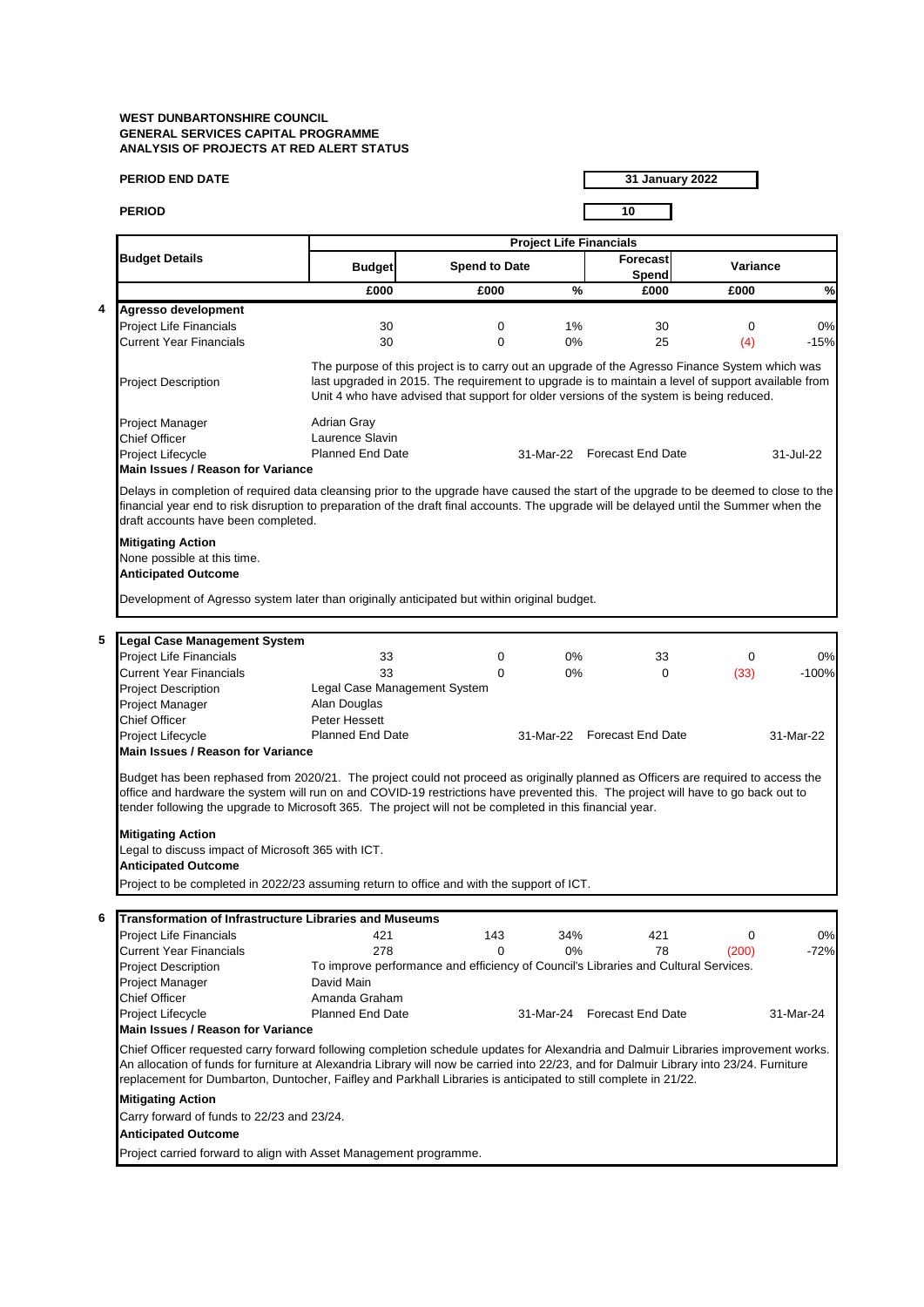| <b>PERIOD END DATE</b>                                                                                                                                                                                                                                                                                                                                                                                                                                                                                                                                                    |                                                                                               |                      |                                | <b>31 January 2022</b>      |          |           |
|---------------------------------------------------------------------------------------------------------------------------------------------------------------------------------------------------------------------------------------------------------------------------------------------------------------------------------------------------------------------------------------------------------------------------------------------------------------------------------------------------------------------------------------------------------------------------|-----------------------------------------------------------------------------------------------|----------------------|--------------------------------|-----------------------------|----------|-----------|
| <b>PERIOD</b>                                                                                                                                                                                                                                                                                                                                                                                                                                                                                                                                                             |                                                                                               |                      |                                | 10                          |          |           |
|                                                                                                                                                                                                                                                                                                                                                                                                                                                                                                                                                                           |                                                                                               |                      | <b>Project Life Financials</b> |                             |          |           |
| <b>Budget Details</b>                                                                                                                                                                                                                                                                                                                                                                                                                                                                                                                                                     | <b>Budget</b>                                                                                 | <b>Spend to Date</b> |                                | <b>Forecast</b><br>Spend    | Variance |           |
|                                                                                                                                                                                                                                                                                                                                                                                                                                                                                                                                                                           | £000                                                                                          | £000                 | %                              | £000                        | £000     | %         |
| <b>Heritage Capital Fund</b>                                                                                                                                                                                                                                                                                                                                                                                                                                                                                                                                              |                                                                                               |                      |                                |                             |          |           |
| Project Life Financials                                                                                                                                                                                                                                                                                                                                                                                                                                                                                                                                                   | 4,000                                                                                         | 387                  | 10%                            | 4,000                       | 0        | 0%        |
| <b>Current Year Financials</b>                                                                                                                                                                                                                                                                                                                                                                                                                                                                                                                                            | 2,537                                                                                         | 75                   | 3%                             | 824                         | (1,713)  | $-68%$    |
| <b>Project Description</b>                                                                                                                                                                                                                                                                                                                                                                                                                                                                                                                                                | Heritage Capital Fund.                                                                        |                      |                                |                             |          |           |
| Project Manager                                                                                                                                                                                                                                                                                                                                                                                                                                                                                                                                                           | Sarah Christie                                                                                |                      |                                |                             |          |           |
| <b>Chief Officer</b>                                                                                                                                                                                                                                                                                                                                                                                                                                                                                                                                                      | Amanda Graham                                                                                 |                      |                                |                             |          |           |
| <b>Project Lifecycle</b><br>Main Issues / Reason for Variance                                                                                                                                                                                                                                                                                                                                                                                                                                                                                                             | <b>Planned End Date</b>                                                                       |                      |                                | 31-Mar-23 Forecast End Date |          | 31-Mar-23 |
| the projections for 2022/23.<br><b>Mitigating Action</b><br>None available at this time.<br><b>Anticipated Outcome</b>                                                                                                                                                                                                                                                                                                                                                                                                                                                    |                                                                                               |                      |                                |                             |          |           |
| Project to be delivered on budget and within revised timescale.                                                                                                                                                                                                                                                                                                                                                                                                                                                                                                           |                                                                                               |                      |                                |                             |          |           |
| <b>Glencairn House</b>                                                                                                                                                                                                                                                                                                                                                                                                                                                                                                                                                    |                                                                                               |                      |                                |                             |          |           |
| <b>Project Life Financials</b>                                                                                                                                                                                                                                                                                                                                                                                                                                                                                                                                            | 5,050                                                                                         | 41                   | 1%                             | 5,050                       | 0        | 0%        |
| <b>Current Year Financials</b>                                                                                                                                                                                                                                                                                                                                                                                                                                                                                                                                            | 110                                                                                           | 41                   | 37%                            | 65                          | (45)     | $-41%$    |
| <b>Project Description</b>                                                                                                                                                                                                                                                                                                                                                                                                                                                                                                                                                | Re-development of Glencairn House in Dumbarton High St to a purpose built library and museum. |                      |                                |                             |          |           |
| Project Manager                                                                                                                                                                                                                                                                                                                                                                                                                                                                                                                                                           | Michelle Lynn/ Sarah Christie                                                                 |                      |                                |                             |          |           |
| Chief Officer                                                                                                                                                                                                                                                                                                                                                                                                                                                                                                                                                             | Amanda Graham                                                                                 |                      |                                |                             |          |           |
| Project Lifecycle                                                                                                                                                                                                                                                                                                                                                                                                                                                                                                                                                         | Planned End Date                                                                              |                      | 31-Mar-24                      | <b>Forecast End Date</b>    |          | 31-Mar-24 |
| Main Issues / Reason for Variance                                                                                                                                                                                                                                                                                                                                                                                                                                                                                                                                         |                                                                                               |                      |                                |                             |          |           |
| The Business Case for the Glencairn House project was outlined in a report to the IRED committee on 21 August 2019. The report<br>sought and received approval to proceed with the project. Architects have been appointed and the initial development stage has now<br>been completed. Planning submission has been targeted for Spring 2022 with a practical completion date of December 2023 and<br>financial completion by December 2024 due to retentions. Levelling Up Funding has been confirmed and will be reported separately<br>under a different budget line. |                                                                                               |                      |                                |                             |          |           |
|                                                                                                                                                                                                                                                                                                                                                                                                                                                                                                                                                                           |                                                                                               |                      |                                |                             |          |           |
| <b>Mitigating Action</b><br>None available at this time.<br><b>Anticipated Outcome</b>                                                                                                                                                                                                                                                                                                                                                                                                                                                                                    |                                                                                               |                      |                                |                             |          |           |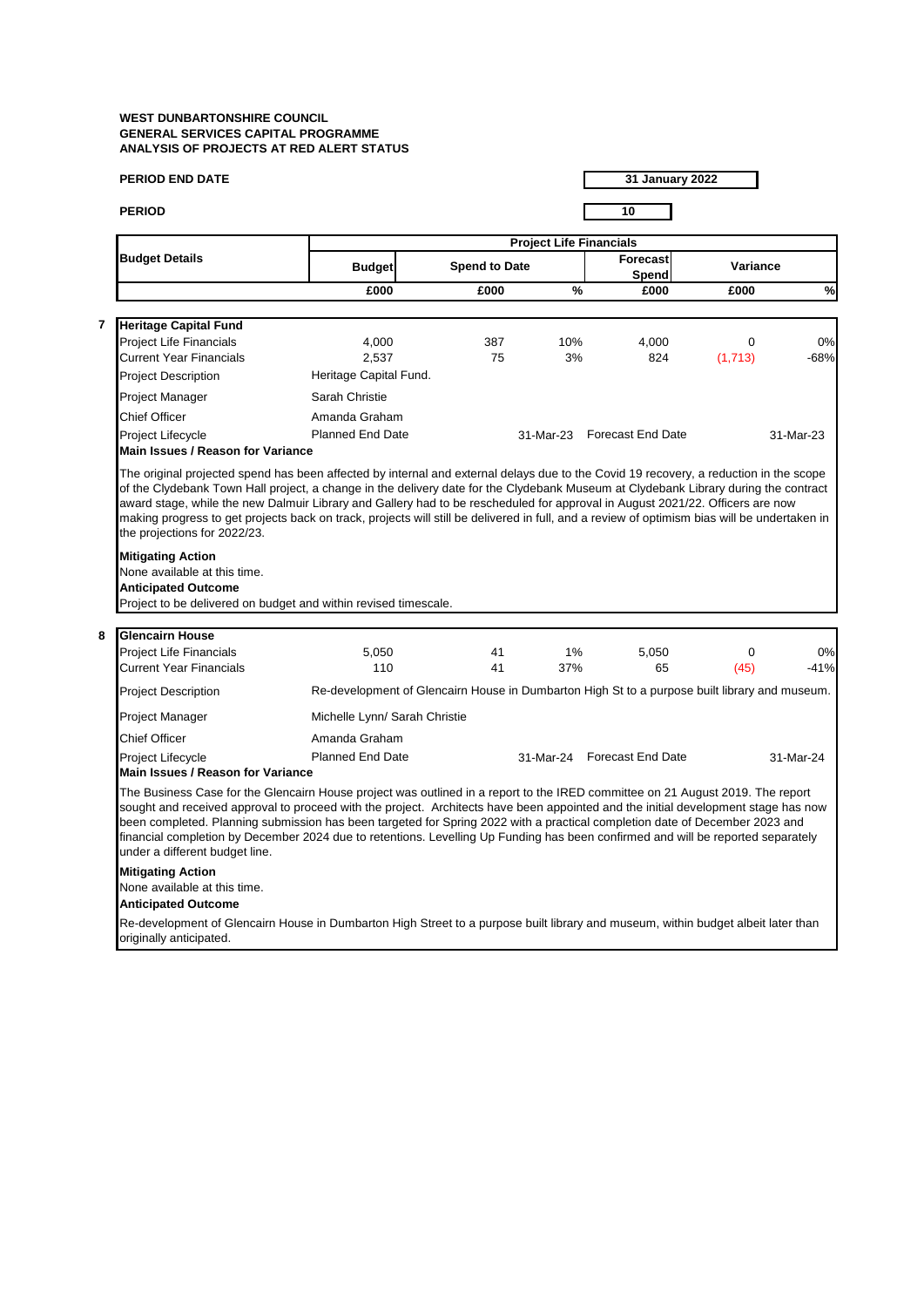|   | <b>PERIOD END DATE</b>                                                                                                                                                                                                                                                                                                                                                                                                                                                                                                                                                                                                                                                         |                                                                                                   |                      |     | 31 January 2022             |             |               |  |  |
|---|--------------------------------------------------------------------------------------------------------------------------------------------------------------------------------------------------------------------------------------------------------------------------------------------------------------------------------------------------------------------------------------------------------------------------------------------------------------------------------------------------------------------------------------------------------------------------------------------------------------------------------------------------------------------------------|---------------------------------------------------------------------------------------------------|----------------------|-----|-----------------------------|-------------|---------------|--|--|
|   | <b>PERIOD</b>                                                                                                                                                                                                                                                                                                                                                                                                                                                                                                                                                                                                                                                                  |                                                                                                   |                      |     | 10                          |             |               |  |  |
|   |                                                                                                                                                                                                                                                                                                                                                                                                                                                                                                                                                                                                                                                                                | <b>Project Life Financials</b>                                                                    |                      |     |                             |             |               |  |  |
|   | <b>Budget Details</b>                                                                                                                                                                                                                                                                                                                                                                                                                                                                                                                                                                                                                                                          | <b>Budget</b>                                                                                     | <b>Spend to Date</b> |     | <b>Forecast</b><br>Spend    | Variance    |               |  |  |
|   |                                                                                                                                                                                                                                                                                                                                                                                                                                                                                                                                                                                                                                                                                | £000                                                                                              | £000                 | %   | £000                        | £000        | $\frac{9}{6}$ |  |  |
| 9 | Alexandria Community Centre Sports Hall re-flooring                                                                                                                                                                                                                                                                                                                                                                                                                                                                                                                                                                                                                            |                                                                                                   |                      |     |                             |             |               |  |  |
|   | <b>Project Life Financials</b>                                                                                                                                                                                                                                                                                                                                                                                                                                                                                                                                                                                                                                                 | 40                                                                                                | $\mathbf 0$          | 0%  | 40                          | $\mathbf 0$ | 0%            |  |  |
|   | <b>Current Year Financials</b>                                                                                                                                                                                                                                                                                                                                                                                                                                                                                                                                                                                                                                                 | 40                                                                                                | $\Omega$             | 0%  | $\Omega$                    | (40)        | $-100%$       |  |  |
|   | <b>Project Description</b>                                                                                                                                                                                                                                                                                                                                                                                                                                                                                                                                                                                                                                                     | Alexandria Community Centre Sports Hall re-flooring                                               |                      |     |                             |             |               |  |  |
|   | <b>Project Manager</b>                                                                                                                                                                                                                                                                                                                                                                                                                                                                                                                                                                                                                                                         | John Anderson                                                                                     |                      |     |                             |             |               |  |  |
|   | <b>Chief Officer</b>                                                                                                                                                                                                                                                                                                                                                                                                                                                                                                                                                                                                                                                           | Amanda Graham                                                                                     |                      |     |                             |             |               |  |  |
|   | Project Lifecycle                                                                                                                                                                                                                                                                                                                                                                                                                                                                                                                                                                                                                                                              | <b>Planned End Date</b>                                                                           |                      |     | 31-Mar-22 Forecast End Date |             | 31-Mar-23     |  |  |
|   | <b>Main Issues / Reason for Variance</b>                                                                                                                                                                                                                                                                                                                                                                                                                                                                                                                                                                                                                                       |                                                                                                   |                      |     |                             |             |               |  |  |
|   | This project was rephased from 2020/21 as The Alexandria Community Centre Sports Hall was being utilised as COVID-19 vaccine<br>centre so works were unable to be carried out in 2020/21. It is anticipated the centre will continue to be used as a vaccine centre and<br>the work will be postponed until next financial year.                                                                                                                                                                                                                                                                                                                                               |                                                                                                   |                      |     |                             |             |               |  |  |
|   | <b>Mitigating Action</b>                                                                                                                                                                                                                                                                                                                                                                                                                                                                                                                                                                                                                                                       |                                                                                                   |                      |     |                             |             |               |  |  |
|   | None available at this time.                                                                                                                                                                                                                                                                                                                                                                                                                                                                                                                                                                                                                                                   |                                                                                                   |                      |     |                             |             |               |  |  |
|   | <b>Anticipated Outcome</b>                                                                                                                                                                                                                                                                                                                                                                                                                                                                                                                                                                                                                                                     |                                                                                                   |                      |     |                             |             |               |  |  |
|   | New floor fitted in Alexandria Community Sports Hall.                                                                                                                                                                                                                                                                                                                                                                                                                                                                                                                                                                                                                          |                                                                                                   |                      |     |                             |             |               |  |  |
|   |                                                                                                                                                                                                                                                                                                                                                                                                                                                                                                                                                                                                                                                                                |                                                                                                   |                      |     |                             |             |               |  |  |
|   | 10 <b>ICT Modernisation</b>                                                                                                                                                                                                                                                                                                                                                                                                                                                                                                                                                                                                                                                    |                                                                                                   |                      |     |                             |             |               |  |  |
|   | <b>Project Life Financials</b>                                                                                                                                                                                                                                                                                                                                                                                                                                                                                                                                                                                                                                                 | 903                                                                                               | 98                   | 11% | 903                         | 0           | 0%            |  |  |
|   | <b>Current Year Financials</b>                                                                                                                                                                                                                                                                                                                                                                                                                                                                                                                                                                                                                                                 | 903                                                                                               | 98                   | 11% | 500                         | (403)       | $-45%$        |  |  |
|   | <b>Project Description</b>                                                                                                                                                                                                                                                                                                                                                                                                                                                                                                                                                                                                                                                     | This budget is to facilitate ICT infrastructure and modernise working practices.<br>Patricia Kerr |                      |     |                             |             |               |  |  |
|   | <b>Project Manager</b><br><b>Chief Officer</b>                                                                                                                                                                                                                                                                                                                                                                                                                                                                                                                                                                                                                                 | Victoria Rogers                                                                                   |                      |     |                             |             |               |  |  |
|   | Project Lifecycle                                                                                                                                                                                                                                                                                                                                                                                                                                                                                                                                                                                                                                                              | <b>Planned End Date</b>                                                                           |                      |     | 31-Mar-22 Forecast End Date |             | 31-Mar-23     |  |  |
|   | Main Issues / Reason for Variance                                                                                                                                                                                                                                                                                                                                                                                                                                                                                                                                                                                                                                              |                                                                                                   |                      |     |                             |             |               |  |  |
|   | £0.100m spent and further £0.186m committed in device orders to date for mobile phones laptops and PCs.<br>Took delivery of over 100 laptops in December 2021 which had been delayed due to supply chain issues.<br>Awaiting update on Chromebook supply and device models and escalated to Procurement Scotland as we already have a back log of<br>orders and supply chain delivery delays.<br>HSCP £0.413m allocation is expected to be rephased to 2022 for the wider system review project for case management.<br>To date the service improvements have been Covid-related and will be charged accordingly leaving approximately £0.100m available<br>for device orders. |                                                                                                   |                      |     |                             |             |               |  |  |
|   | <b>Mitigating Action</b>                                                                                                                                                                                                                                                                                                                                                                                                                                                                                                                                                                                                                                                       |                                                                                                   |                      |     |                             |             |               |  |  |
|   | Continue to escalate and meet framework suppliers to confirm delivery lead times.<br>Investigate other procurement routes as well as adjust the project scope to replace where stock allows.                                                                                                                                                                                                                                                                                                                                                                                                                                                                                   |                                                                                                   |                      |     |                             |             |               |  |  |
|   | <b>Anticipated Outcome</b>                                                                                                                                                                                                                                                                                                                                                                                                                                                                                                                                                                                                                                                     |                                                                                                   |                      |     |                             |             |               |  |  |
|   | Two thirds of Budget spent with some of the HSCP allocation for the wider system review project for case management being<br>rephased.                                                                                                                                                                                                                                                                                                                                                                                                                                                                                                                                         |                                                                                                   |                      |     |                             |             |               |  |  |

Supply chain delays may impact delivery of existing committed budget.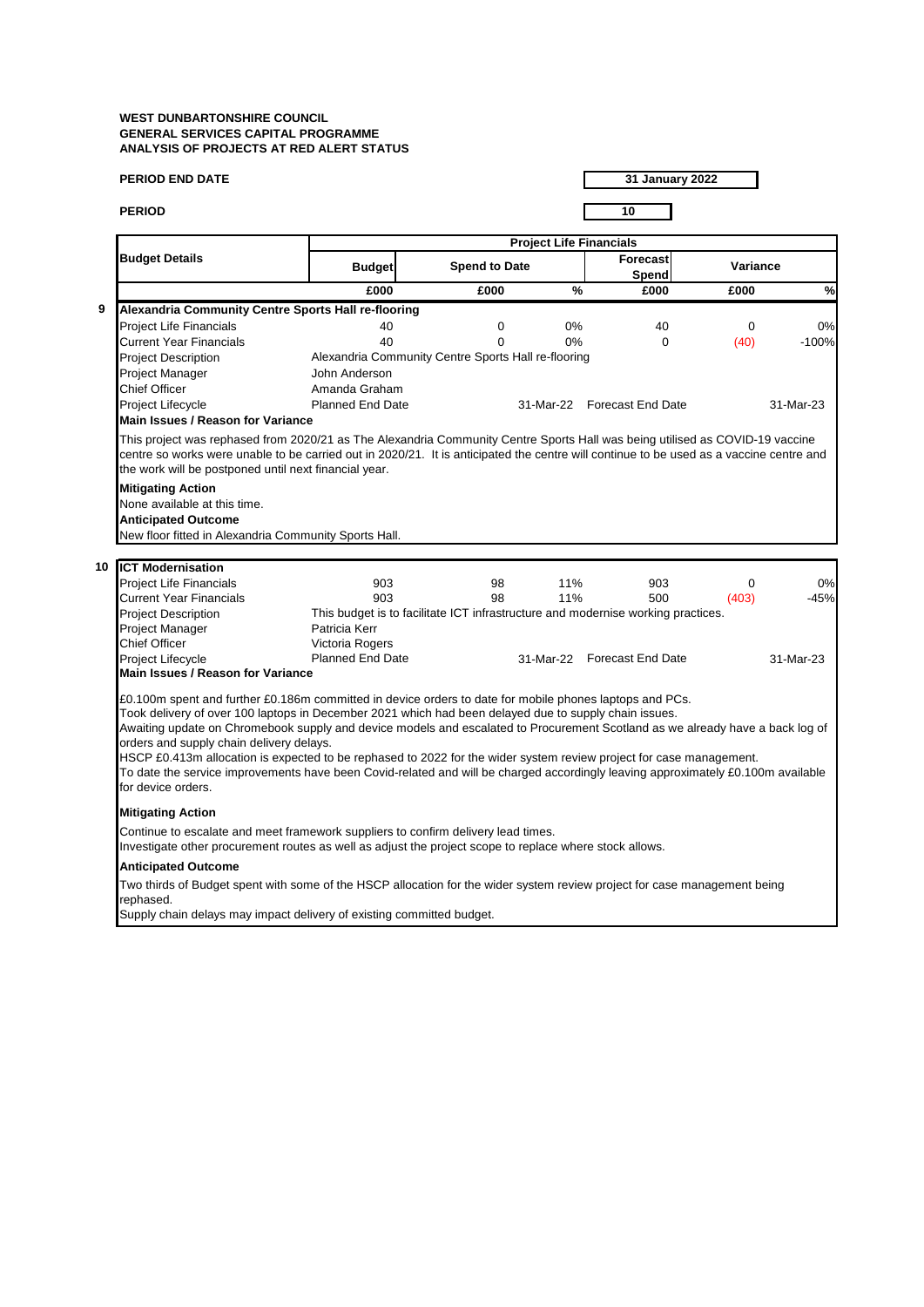|    | <b>PERIOD END DATE</b>                                                                                                                                                                                                                                                                                                                                                                                                                                                                                                                                                                                                                                                                                                                                                           |                                                                                                                                                                                                                                   |                      |                                | <b>31 January 2022</b>      |             |               |
|----|----------------------------------------------------------------------------------------------------------------------------------------------------------------------------------------------------------------------------------------------------------------------------------------------------------------------------------------------------------------------------------------------------------------------------------------------------------------------------------------------------------------------------------------------------------------------------------------------------------------------------------------------------------------------------------------------------------------------------------------------------------------------------------|-----------------------------------------------------------------------------------------------------------------------------------------------------------------------------------------------------------------------------------|----------------------|--------------------------------|-----------------------------|-------------|---------------|
|    | <b>PERIOD</b>                                                                                                                                                                                                                                                                                                                                                                                                                                                                                                                                                                                                                                                                                                                                                                    |                                                                                                                                                                                                                                   |                      |                                | 10                          |             |               |
|    |                                                                                                                                                                                                                                                                                                                                                                                                                                                                                                                                                                                                                                                                                                                                                                                  |                                                                                                                                                                                                                                   |                      | <b>Project Life Financials</b> |                             |             |               |
|    | <b>Budget Details</b>                                                                                                                                                                                                                                                                                                                                                                                                                                                                                                                                                                                                                                                                                                                                                            | <b>Budget</b>                                                                                                                                                                                                                     | <b>Spend to Date</b> |                                | <b>Forecast</b><br>Spend    | Variance    |               |
|    |                                                                                                                                                                                                                                                                                                                                                                                                                                                                                                                                                                                                                                                                                                                                                                                  | £000                                                                                                                                                                                                                              | £000                 | $\%$                           | £000                        | £000        | $\frac{9}{6}$ |
| 11 | <b>Internet of Things Asset Tracking</b>                                                                                                                                                                                                                                                                                                                                                                                                                                                                                                                                                                                                                                                                                                                                         |                                                                                                                                                                                                                                   |                      |                                |                             |             |               |
|    | Project Life Financials                                                                                                                                                                                                                                                                                                                                                                                                                                                                                                                                                                                                                                                                                                                                                          | 60                                                                                                                                                                                                                                | 43                   | 72%                            | 60                          | 0           | 0%            |
|    | Current Year Financials                                                                                                                                                                                                                                                                                                                                                                                                                                                                                                                                                                                                                                                                                                                                                          | 53                                                                                                                                                                                                                                | 36                   | 68%                            | 36                          | (17)        | $-32%$        |
|    | <b>Project Description</b>                                                                                                                                                                                                                                                                                                                                                                                                                                                                                                                                                                                                                                                                                                                                                       | Asset Tracking.                                                                                                                                                                                                                   |                      |                                |                             |             |               |
|    | Project Manager                                                                                                                                                                                                                                                                                                                                                                                                                                                                                                                                                                                                                                                                                                                                                                  | Patricia Kerr                                                                                                                                                                                                                     |                      |                                |                             |             |               |
|    | Chief Officer                                                                                                                                                                                                                                                                                                                                                                                                                                                                                                                                                                                                                                                                                                                                                                    | Victoria Rogers                                                                                                                                                                                                                   |                      |                                |                             |             |               |
|    | Project Lifecycle<br>Main Issues / Reason for Variance                                                                                                                                                                                                                                                                                                                                                                                                                                                                                                                                                                                                                                                                                                                           | <b>Planned End Date</b>                                                                                                                                                                                                           |                      |                                | 31-Mar-22 Forecast End Date |             | 31-Mar-22     |
|    | Project continues to progress but recent delay advised due to supply chain for some of the hardware components.                                                                                                                                                                                                                                                                                                                                                                                                                                                                                                                                                                                                                                                                  |                                                                                                                                                                                                                                   |                      |                                |                             |             |               |
|    | Carry remaining budget to FY 22-23.<br><b>Anticipated Outcome</b><br>Project complete. Delayed but on budget.<br>12 ICT Security & DR                                                                                                                                                                                                                                                                                                                                                                                                                                                                                                                                                                                                                                            |                                                                                                                                                                                                                                   |                      |                                |                             |             |               |
|    | <b>Project Life Financials</b>                                                                                                                                                                                                                                                                                                                                                                                                                                                                                                                                                                                                                                                                                                                                                   | 1,120                                                                                                                                                                                                                             | 67                   | 6%                             | 1,120                       | $\mathbf 0$ | 0%            |
|    | <b>Current Year Financials</b>                                                                                                                                                                                                                                                                                                                                                                                                                                                                                                                                                                                                                                                                                                                                                   | 1,120                                                                                                                                                                                                                             | 67                   | 6%                             | 620                         | (500)       | $-45%$        |
|    | <b>Project Description</b>                                                                                                                                                                                                                                                                                                                                                                                                                                                                                                                                                                                                                                                                                                                                                       | The project is for the enhancement of security systems, server replacement and the update of<br>corporate applications to ensure compliance with 15/16 PSN requirements, to enhance the<br>disaster recovery capabilities of WDC. |                      |                                |                             |             |               |
|    | Project Manager                                                                                                                                                                                                                                                                                                                                                                                                                                                                                                                                                                                                                                                                                                                                                                  | Brian Miller/ Patricia Kerr                                                                                                                                                                                                       |                      |                                |                             |             |               |
|    | Chief Officer                                                                                                                                                                                                                                                                                                                                                                                                                                                                                                                                                                                                                                                                                                                                                                    | Victoria Rogers                                                                                                                                                                                                                   |                      |                                |                             |             |               |
|    | Project Lifecycle<br>Main Issues / Reason for Variance                                                                                                                                                                                                                                                                                                                                                                                                                                                                                                                                                                                                                                                                                                                           | <b>Planned End Date</b>                                                                                                                                                                                                           |                      | 31-Jul-22                      | <b>Forecast End Date</b>    |             | 31-Jul-22     |
|    | Switch replacement (£0.514m) order raised and deliveries started and liaising with supplier re partial invoicing.<br>SAN replacement (£0.330m) tender due to be published February therefore this budget will carry to 2022-23. Project scope change<br>being considered linked to 365 cloud back up requirements. As with the switch replacement, global supply shortages are being<br>indicated and it may slip into next financial year.<br>Bandwidth improvement projects continue on time and within budget.<br><b>Mitigating Action</b><br>Monitor supply chain. Continue tendering processes. Seek to carry budget in 22/23 as supply chain issues continue<br><b>Anticipated Outcome</b><br>Continue to anticipate the majority of budget being committed but not spent. |                                                                                                                                                                                                                                   |                      |                                |                             |             |               |
|    |                                                                                                                                                                                                                                                                                                                                                                                                                                                                                                                                                                                                                                                                                                                                                                                  |                                                                                                                                                                                                                                   |                      |                                |                             |             |               |
|    | 13 365 Implementation                                                                                                                                                                                                                                                                                                                                                                                                                                                                                                                                                                                                                                                                                                                                                            |                                                                                                                                                                                                                                   |                      |                                |                             |             |               |

| 13 | 365 Implementation                                                                                                                                                                                                                                                                                                       |                                                                                                                                 |     |           |                   |          |           |
|----|--------------------------------------------------------------------------------------------------------------------------------------------------------------------------------------------------------------------------------------------------------------------------------------------------------------------------|---------------------------------------------------------------------------------------------------------------------------------|-----|-----------|-------------------|----------|-----------|
|    | <b>Project Life Financials</b>                                                                                                                                                                                                                                                                                           | 250                                                                                                                             | 141 | 56%       | 250               | $\Omega$ | 0%        |
|    | <b>Current Year Financials</b>                                                                                                                                                                                                                                                                                           | 169                                                                                                                             | 111 | 65%       | 126               | (43)     | $-26%$    |
|    | <b>Project Description</b>                                                                                                                                                                                                                                                                                               | Project services to delivery Microsoft 365 Implementation including 3rd party supplier, training,<br>technical consultancy etc. |     |           |                   |          |           |
|    | <b>Project Manager</b>                                                                                                                                                                                                                                                                                                   | Dorota Piotrowicz/ Patricia Kerr                                                                                                |     |           |                   |          |           |
|    | Chief Officer                                                                                                                                                                                                                                                                                                            | Victoria Rogers                                                                                                                 |     |           |                   |          |           |
|    | <b>Project Lifecycle</b>                                                                                                                                                                                                                                                                                                 | Planned End Date                                                                                                                |     | 30-Jun-22 | Forecast End Date |          | 30-Jun-22 |
|    | Main Issues / Reason for Variance                                                                                                                                                                                                                                                                                        |                                                                                                                                 |     |           |                   |          |           |
|    | Budget is committed and suppliers actively working on the project. Project scope changes have been costed and additional budget<br>has been added to Capital plan refresh for consideration. Some aspects of the project have been reduced. Full budget spend<br>anticipated but may be delayed due to resource changes. |                                                                                                                                 |     |           |                   |          |           |
|    | <b>Mitigating Action</b>                                                                                                                                                                                                                                                                                                 |                                                                                                                                 |     |           |                   |          |           |
|    | Consider accelerating aspects of the project if suppliers can provide resource. Otherwise carry some budget into 2022/23.                                                                                                                                                                                                |                                                                                                                                 |     |           |                   |          |           |
|    | <b>Anticipated Outcome</b>                                                                                                                                                                                                                                                                                               |                                                                                                                                 |     |           |                   |          |           |
|    |                                                                                                                                                                                                                                                                                                                          |                                                                                                                                 |     |           |                   |          |           |

Budget spent but potentially delayed.